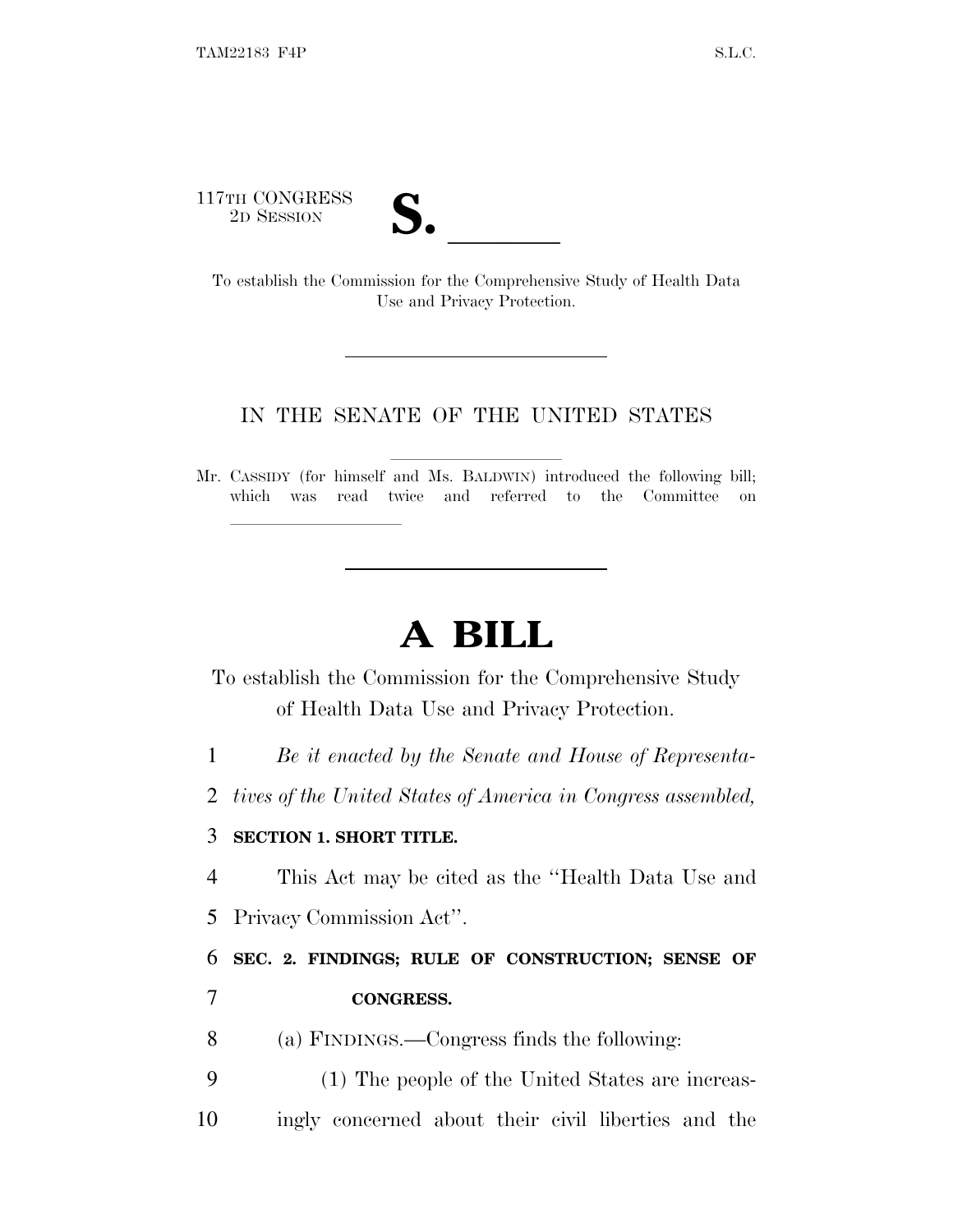confidentiality, security, and use of their personal health information.

 (2) Commercial entities are increasingly aware that consumers expect them to adopt privacy policies and take appropriate steps to protect consumers' personal health information.

 (3) Due to a lack of Federal guidelines and a range of different State and local rules regarding privacy protection for individually identifiable health information, there is a growing concern about the confidentiality of personal health information col- lected outside the context of health care delivery, payment, and the practice of medicine generally.

 (4) There is a need to ensure that accurate and timely health information flows to meet the needs of patients, reduce costs in the health care system, co-ordinate care, and improve health care outcomes.

 (5) Access to accurate and complete health in- formation is critical to ensure the equitable, safe, and effective delivery of care, the development of novel treatments and cures, the promotion of public health, and the refinement of health care delivery.

 (6) During the public health emergency with re- spect to COVID–19 declared by the Secretary of Health and Human Services under section 319 of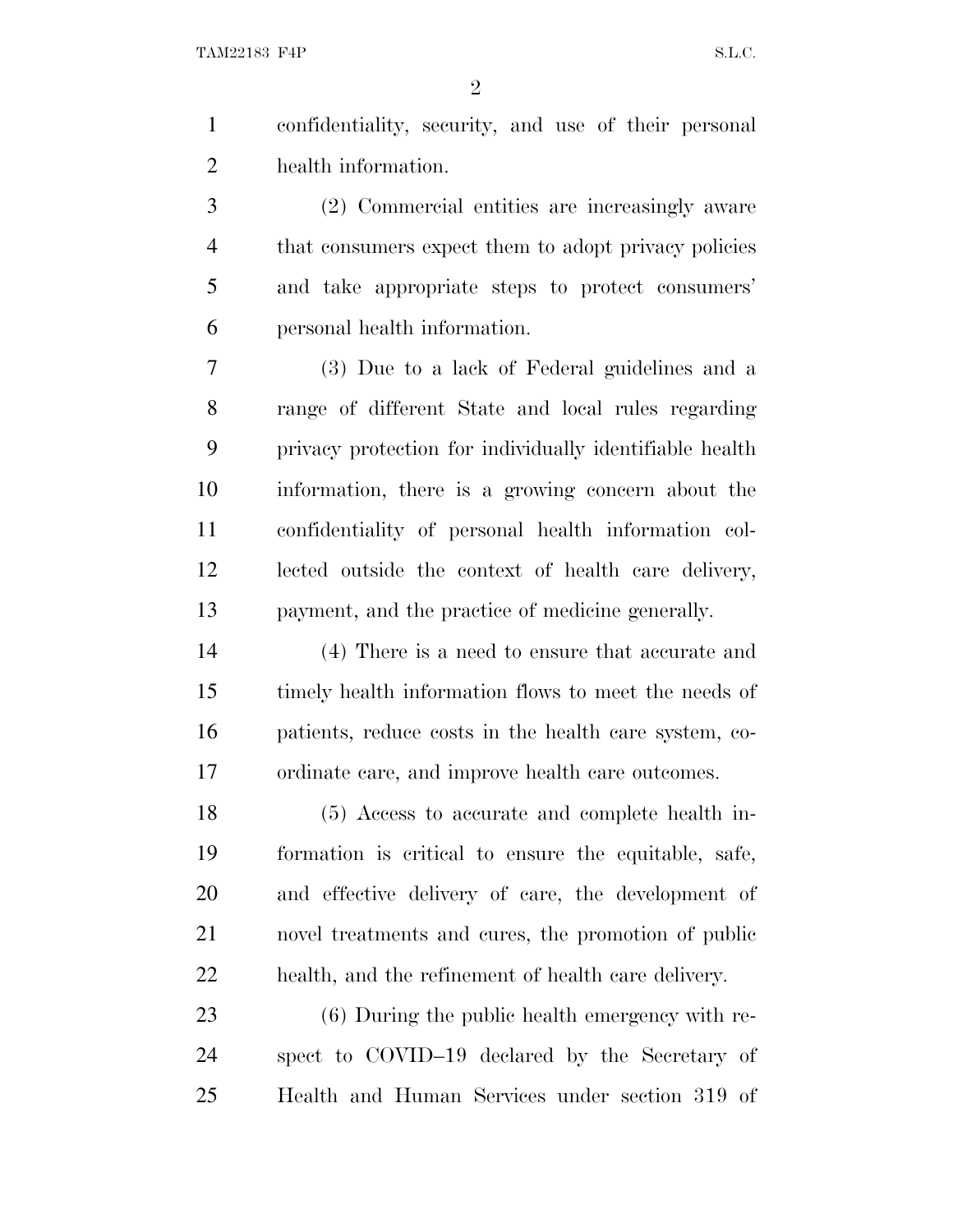TAM22183 F4P S.L.C.

 the Public Health Service Act (42 U.S.C. 247d), some Federal and State privacy rules have been waived, modified, or not enforced to help contain the pandemic. As a result, the COVID–19 contagion has uncovered areas where current State and Federal privacy rules may impede patient care, public health management, and efforts to control the pandemic. Moreover, the pandemic has spurred innovation in- cluding the development of new technologies and technology platforms that may not be covered by current regulatory constructs.

 (7) Privacy regulations promulgated under the Health Insurance Portability and Accountability Act of 1996 (Public Law 104–191) have provided clearly defined responsibilities and enforcement for entities and business associates covered by such regulations, however, the regulations should be assessed to ac- count for the evolution of emerging technologies, data and data management tools, and the mod-ernization of health care delivery.

 (8) New rules and policies from the Federal Government encouraging the flow of health informa- tion to improve care and patient access to their own health information, including the rules promulgated under the 21st Century Cures Act (Public Law 114–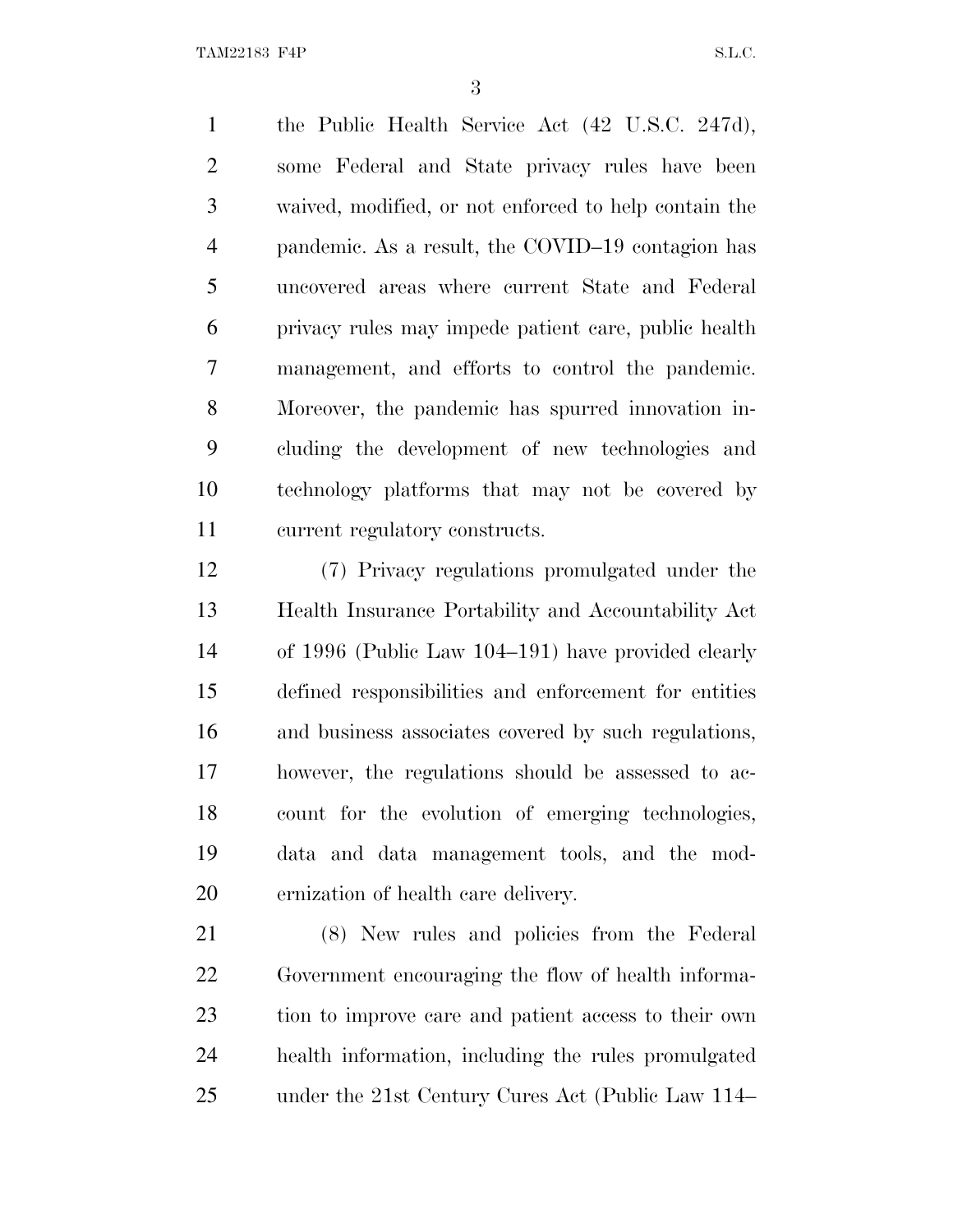TAM22183 F4P S.L.C.

 255), raise the issue of protected health information flowing to entities that are not subject to standard- ized privacy protections, including the privacy regu- lations promulgated under the Health Information Portability and Accountability Act of 1996 (Public Law 104–191), the Health Information Technology for Economic and Clinical Health Act (Public Law 111–5) (including the amendments made by such Act), and section 444 of the General Education Pro- visions Act (20 U.S.C. 1232g; commonly known as the ''Family Educational Rights and Privacy Act of  $12 \t 1974'$ ).

 (9) Given the extensive proliferation of laws and proposals concerning the privacy of health informa- tion in light of recent changes in technology, applica- tions, social media, and other platforms, and the in- creasing generation, collection, use, sharing, and selling of personal health information, a coordinated and comprehensive review is necessary to evaluate the effectiveness of existing protections of personal health information compiled by the health care, in- surance, financial services, consumer electronics, ad-vertising, technology, and other industries.

 (10) Use of the internet as a medium for com-mercial, social, and health related activities will con-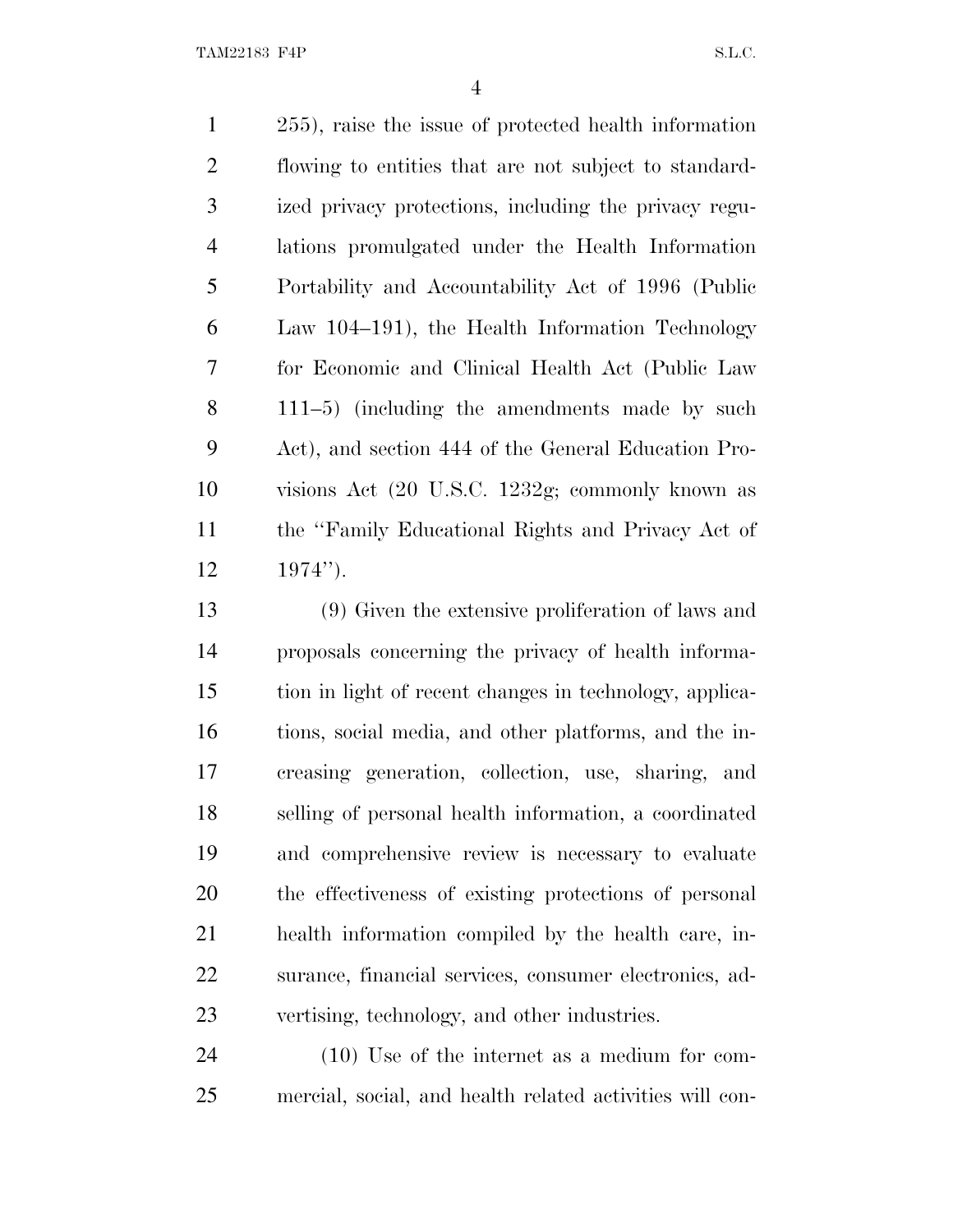tinue to grow, and more data, including personal health information, will be generated, exchanged, and used by an increasing number of entities en-gaged in the digital marketplace.

 (11) An increasing number of people of the United States are using consumer health tech- nologies, including wearable technology, with about 20 percent of people of the United States reporting using such technology in 2020, and generating data about their personal health and well-being.

 (12) The United States is the leading economic and social force in the global information economy, and it is important for the United States to continue that leadership. As countries and governing bodies around the world continue to establish privacy standards, these standards will directly affect the United States.

 (13) The shift from an industry-focused econ- omy to an information-focused economy calls for a swift reassessment of the most effective ways to bal- ance personal privacy against information use for le- gitimate purposes, keeping in mind the potential for unintended effects on technology and product devel-opment, innovation, and medical research.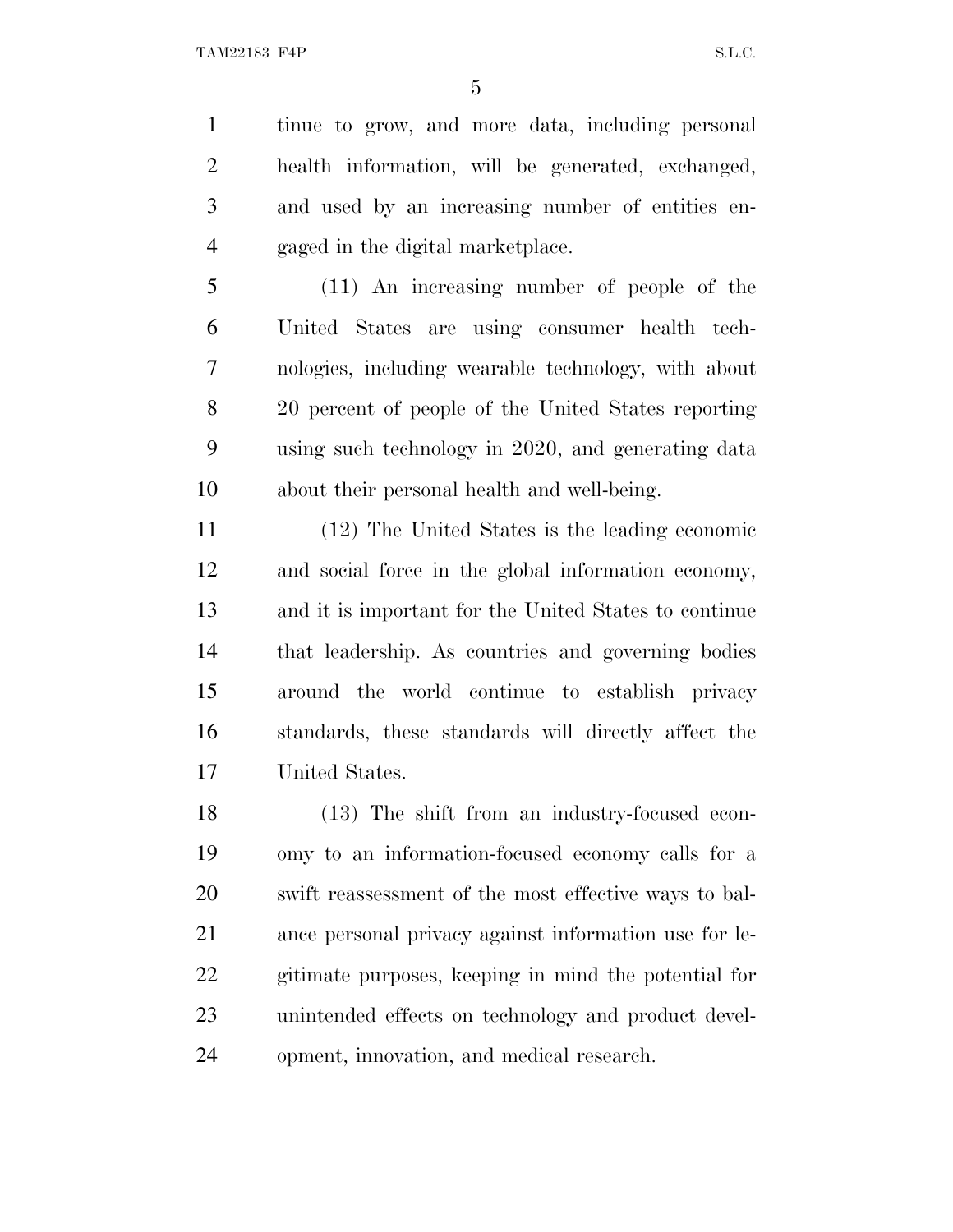(b) RULE OF CONSTRUCTION.—This Act shall not be construed to prohibit the enactment of privacy legislation by Congress during the existence of the Commission on Health Data Use and Privacy Protection established under section 3.

 (c) SENSE OF CONGRESS.—It is the sense of Con-gress that—

 (1) it is the responsibility of Congress to act to protect the privacy of individuals, including individ- uals' medical information, and to foster the improve-ment our Nation's health care system; and

 (2) further study by the Commission estab- lished under section 3 should not be considered a prerequisite for further consideration or enactment of health privacy or other related privacy legislation by Congress.

#### **SEC. 3. ESTABLISHMENT.**

 There is established a commission to be known as the ''Commission on Health Data Use and Privacy Protec-tion'' (referred to in this Act as the ''Commission'').

#### **SEC. 4. DUTIES OF COMMISSION.**

 (a) STUDY.—The Commission shall conduct a study of issues relating to protection of individual privacy and the appropriate balance to be achieved between protecting individual privacy and allowing and advancing appropriate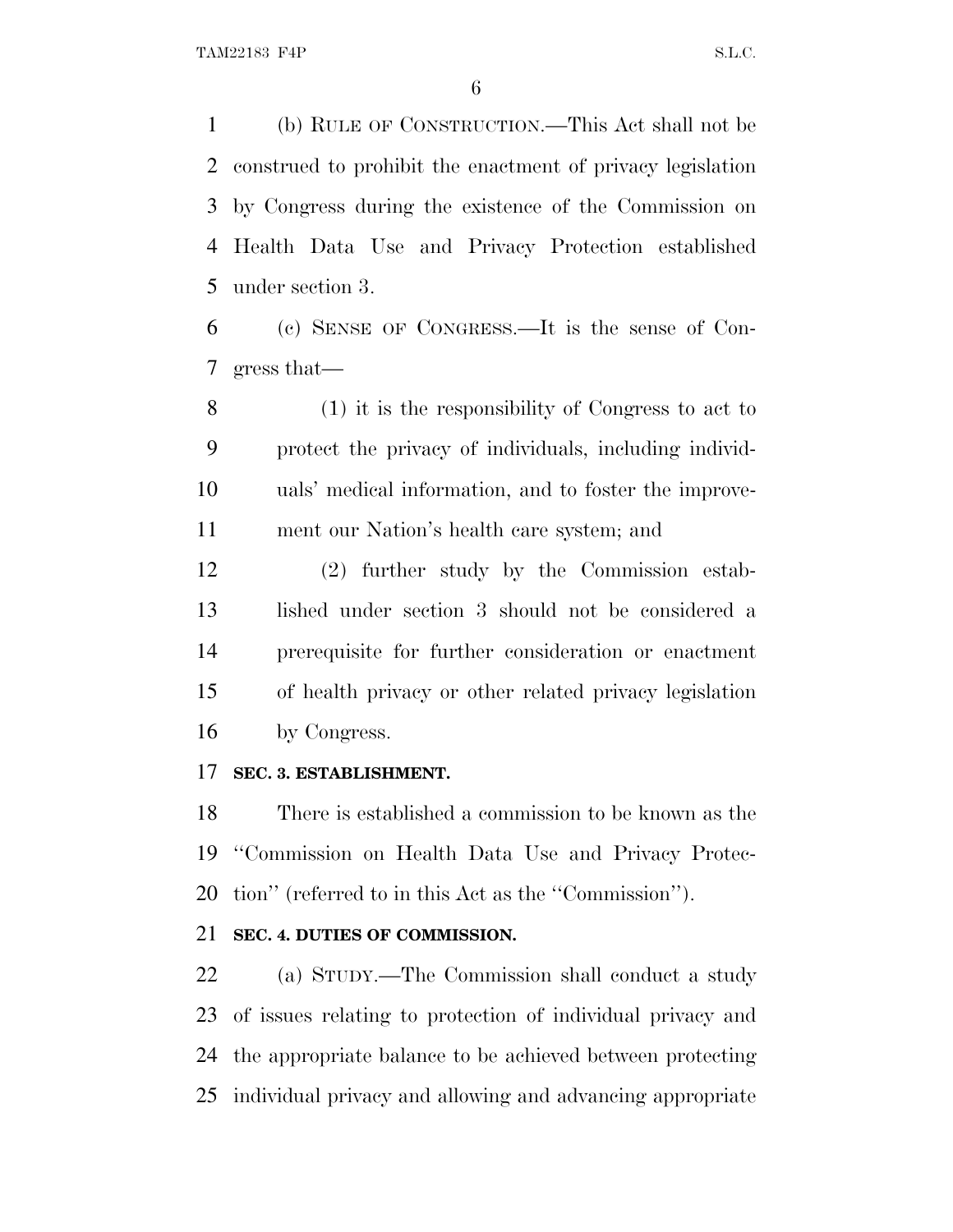uses of personal health information, including the fol-lowing issues:

 (1) The monitoring, collection, and distribution of personal health information by Federal, State, and local governments, such as the collection of in- formation to combat the spread of infectious dis- eases such as COVID–19, the threat of substance use disorders involving opioids and other substances, and other public health threats and benefits.

 (2) Current efforts to address the access, ex- change, and use of personal health information by Federal and State governments, individuals, or enti-ties, including—

 (A) existing statutes and regulations relat- ing to the protection of individual privacy, such as section 552a of title 5, United States Code (commonly known as the ''Privacy Act of 1974''), section 552 of title 5, United States Code (commonly known as the ''Freedom of In- formation Act''), the Federal Trade Commis- sion Act (15 U.S.C. 42 et seq.), the Common Rule and other applicable regulations promul- gated under the Health Information Portability and Accountability Act of 1996 (Public Law 104–191), the Health Information Technology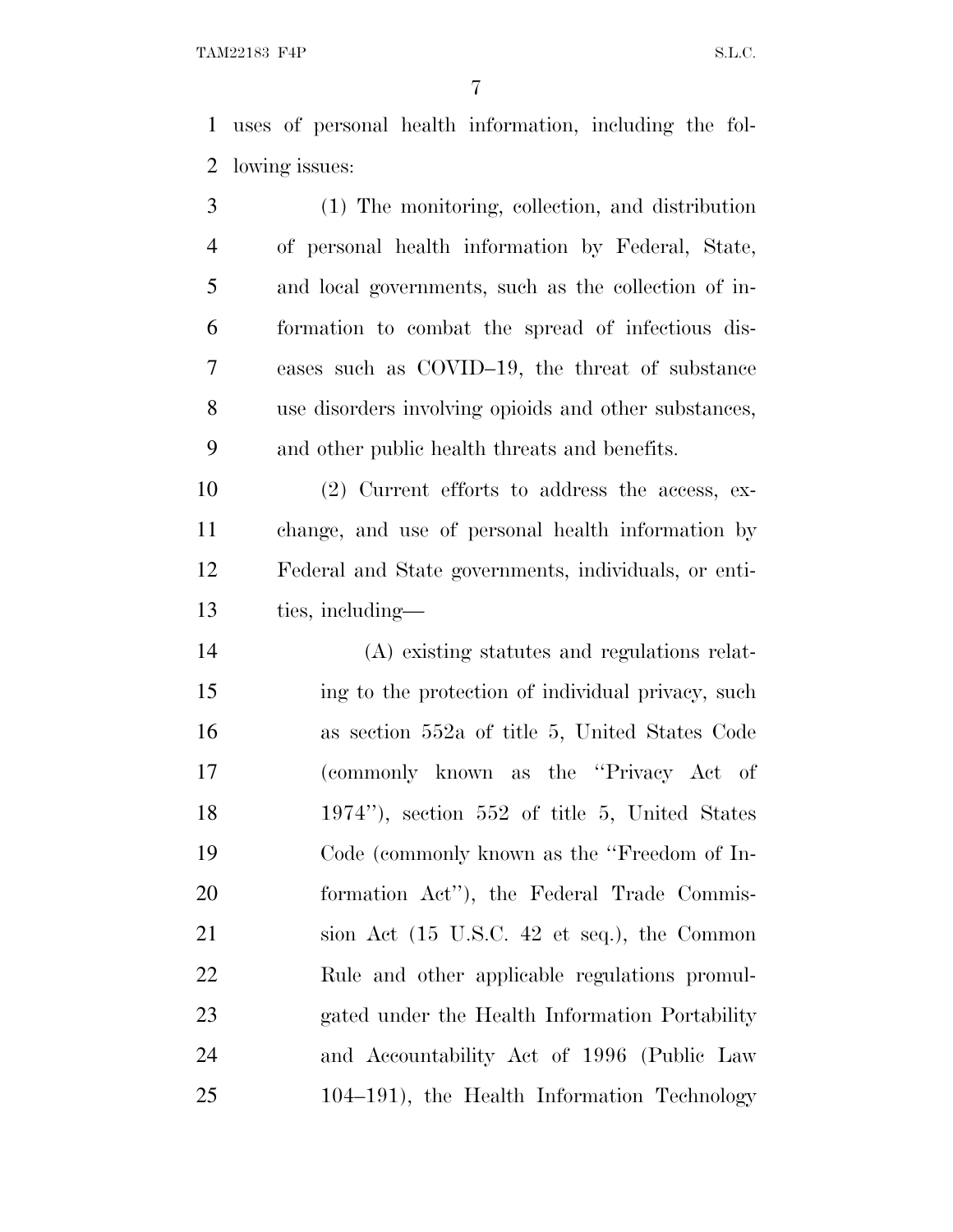| $\mathbf{1}$   | for Economic and Clinical Health Act (Public           |
|----------------|--------------------------------------------------------|
| $\overline{2}$ | Law $111-5$ ) (including the amendments made           |
| 3              | by such Act), the 21st Century Cures Act (Pub-         |
| $\overline{4}$ | lic Law $114-255$ ) (including the amendments          |
| 5              | made by such Act), and section 444 of the Gen-         |
| 6              | Education Provisions Act (20 U.S.C.<br>eral            |
| 7              | 1232g; commonly known as the "Family Edu-              |
| 8              | cational Rights and Privacy Act of 1974");             |
| 9              | (B) relevant legislation pending before                |
| 10             | Congress and State legislatures;                       |
| 11             | (C) privacy protection efforts undertaken              |
| 12             | $by-$                                                  |
| 13             | (i) the Federal Government;                            |
| 14             | (ii) State governments; or                             |
| 15             | (iii) foreign governments and inter-                   |
| 16             | national governing bodies;                             |
| 17             | (D) privacy protection efforts undertaken              |
| 18             | by the private sector, including any relevant          |
| 19             | recommendations, frameworks, or proposals;             |
| 20             | and                                                    |
| 21             | (E) self-regulatory efforts initiated or pro-          |
| 22             | posed by the private sector to respond to pri-         |
| 23             | vacy issues.                                           |
| 24             | (3) The differences and similarities between           |
| 25             | Federal, State, and international rules for protecting |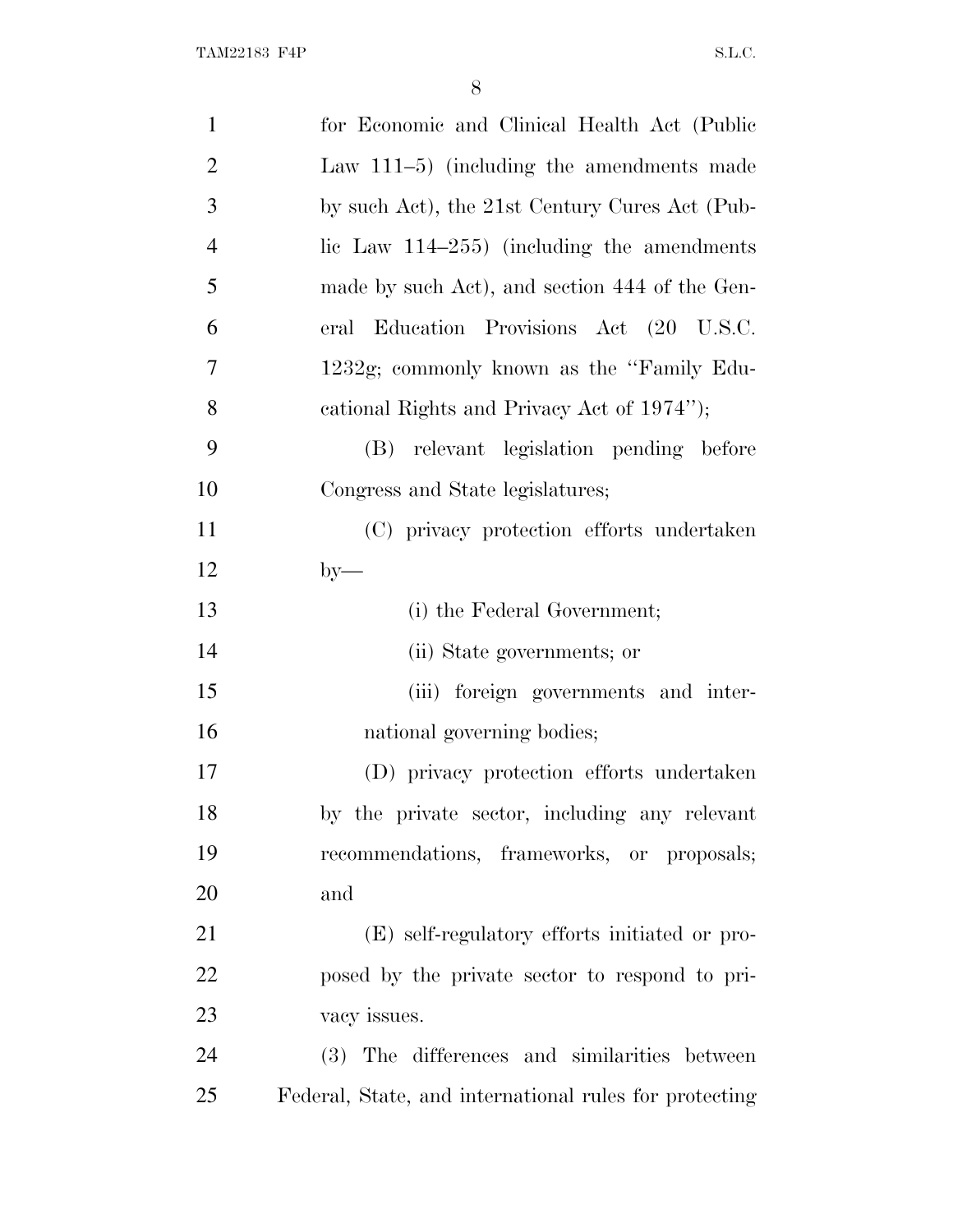TAM22183 F4P S.L.C.

 the privacy of health information and the degree to which such similarities or differences create or ad- dress problems related to collecting, sharing, and using health information to improve care and lower costs, and any trade-offs related to patient privacy and patient control over health information.

 (4) The need for consistency in deidentification standards for health data to avoid conflicting re- quirements that could impede the improvement of health care through clinical trials, technology devel- opment, public health surveillance, monitoring of general health trends, and medical research.

 (5) Technologies and data currently used for treatment, payment, and health care operations, compared with technologies used when the privacy regulations promulgated under section 264 of the Health Insurance Portability and Accountability Act of 1996 (42 U.S.C. 1320d–2 note) were first issued, including an assessment of any gaps in the privacy protections under such regulations resulting from data collection and use by non-covered entities, tak- ing into account recommendations of the National Committee on Vital and Health Statistics and the Office for the National Coordinator for Health In-formation Technology.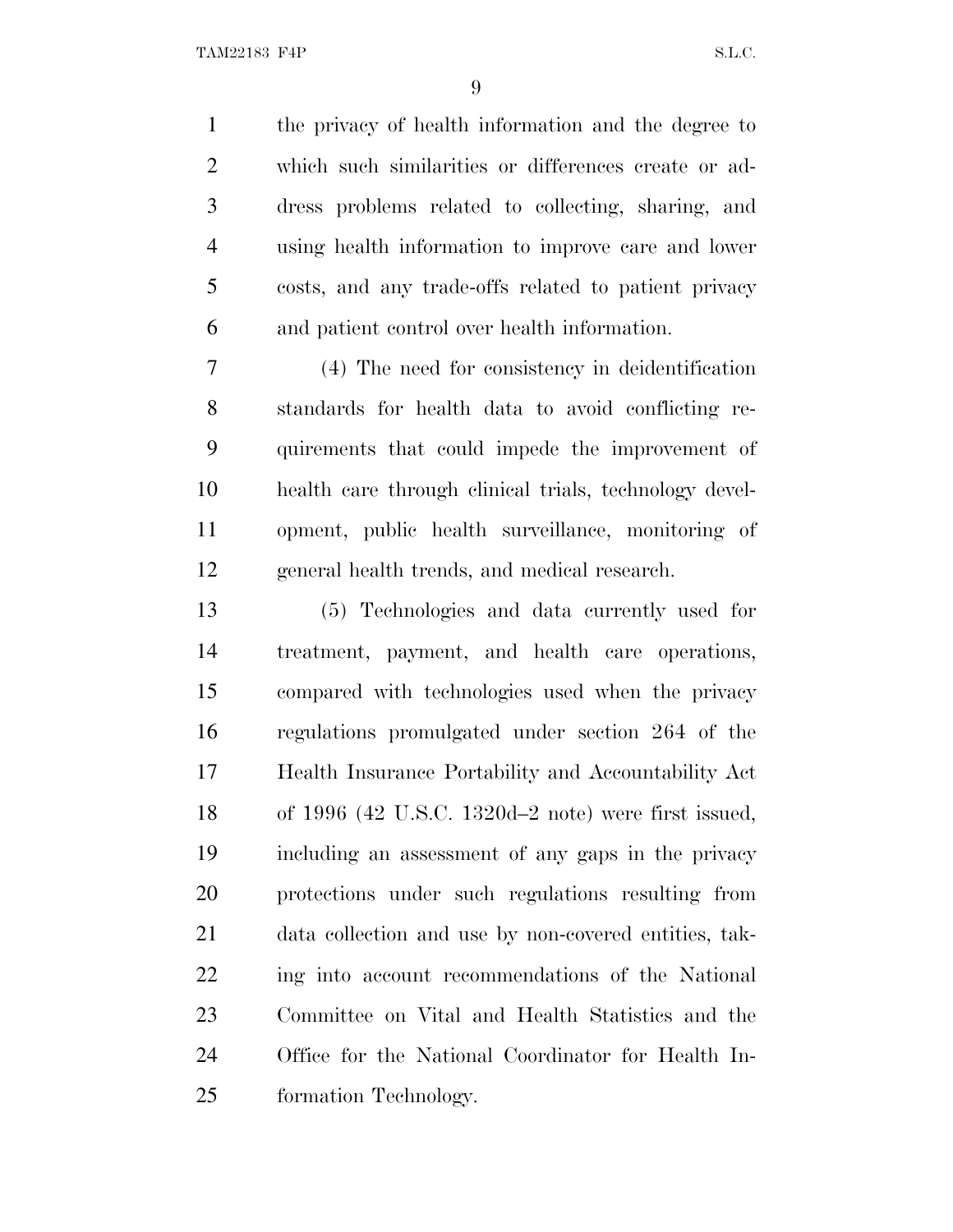| $\mathbf{1}$   | (6) The monitoring, collection, and distribution        |
|----------------|---------------------------------------------------------|
| $\overline{2}$ | of personal information by individuals or entities, in- |
| 3              | cluding access to, and use of, personal health infor-   |
| $\overline{4}$ | mation and medical records, and the ability to access   |
| 5              | and restrict the information.                           |
| 6              | (7) Employer practices and policies with respect        |
| 7              | to the health information of employees, including—      |
| $8\,$          | (A) the extent to which employers collect,              |
| 9              | use, or disclose employee health information for        |
| 10             | marketing, employment, or insurance under-              |
| 11             | writing purposes;                                       |
| 12             | (B) what restrictions employers place on                |
| 13             | disclosure or use of employee health informa-           |
| 14             | tion; and                                               |
| 15             | (C) practices of employer medical depart-               |
| 16             | ments with respect to disclosing employee               |
| 17             | health information to administrative or other           |
| 18             | personnel of the employer.                              |
| 19             | (8) Current enforcement of privacy laws and             |
| 20             | rules through the Federal Trade Commission, the         |
| 21             | Office for Civil Rights of the Department of Health     |
| 22             | and Human Services, the Civil Rights Division of        |
| 23             | the Department of Justice, State agencies (including)   |
| 24             | State attorneys general), and private rights of ac-     |
| 25             | tion. Such evaluation shall include an examination of   |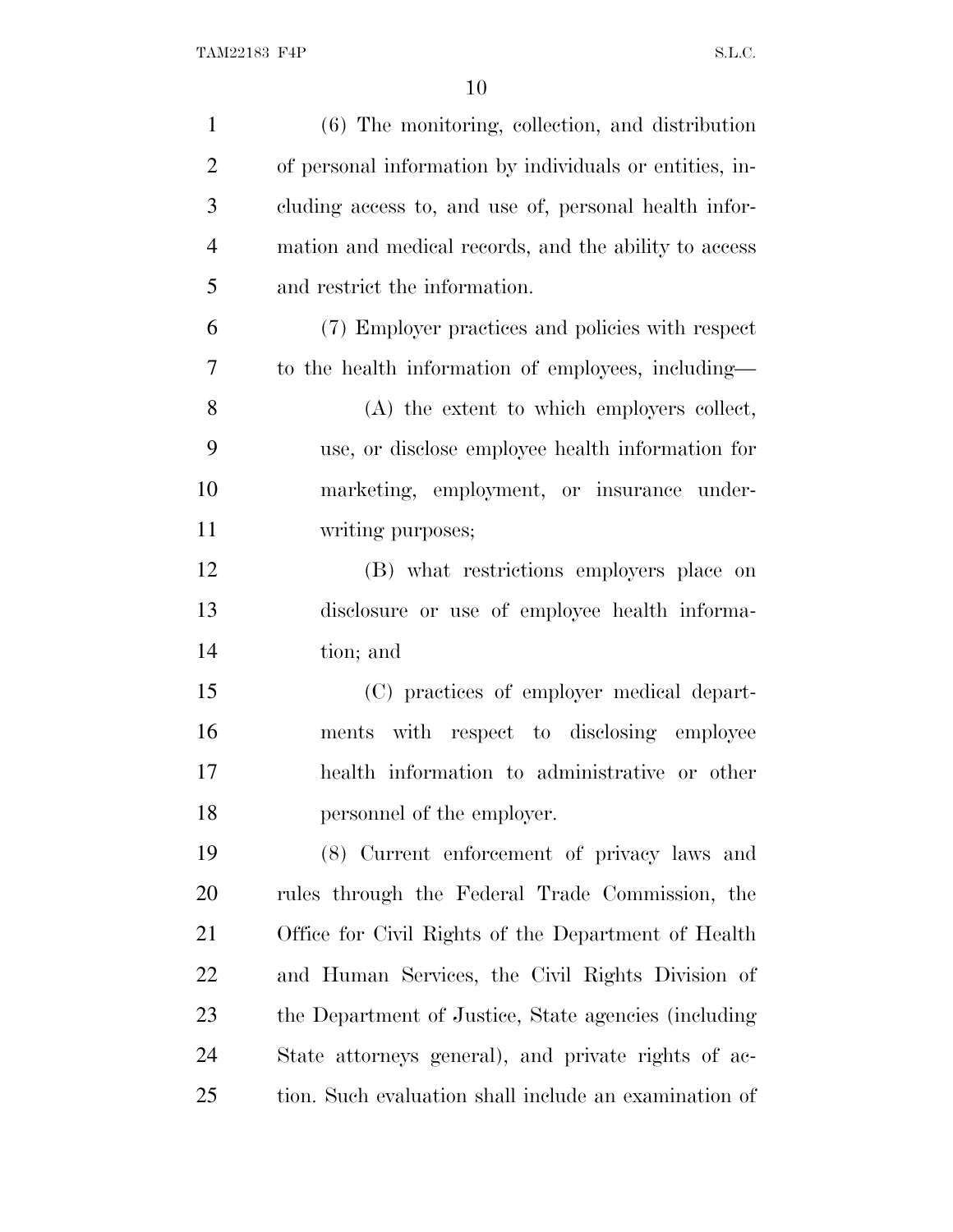efficacy, recommendations, and advantages and dis- advantages of different enforcement mechanisms, and the potential for consolidation of enforcement. (9) Varying notices of privacy practices and

 whether such practices are effective in informing consumers of their rights and responsibilities, includ-ing, as appropriate, an assessment of best practices.

 (10) Varying statutory and regulatory employee training requirements, including, as appropriate, an assessment of best practices and whether har- monized training requirements may be more effective in encouraging efficient and effective training of em- ployees in sound practices concerning personal health data.

 (11) Challenges and potential solutions to con- sent requirements and processes, particularly related to medical research.

 (12) The degree to which personal health infor- mation is sold with or without consent, and the uses of such information.

 (b) FIELD HEARINGS.—The Commission may con-duct field hearings in the United States.

(c) REPORT.—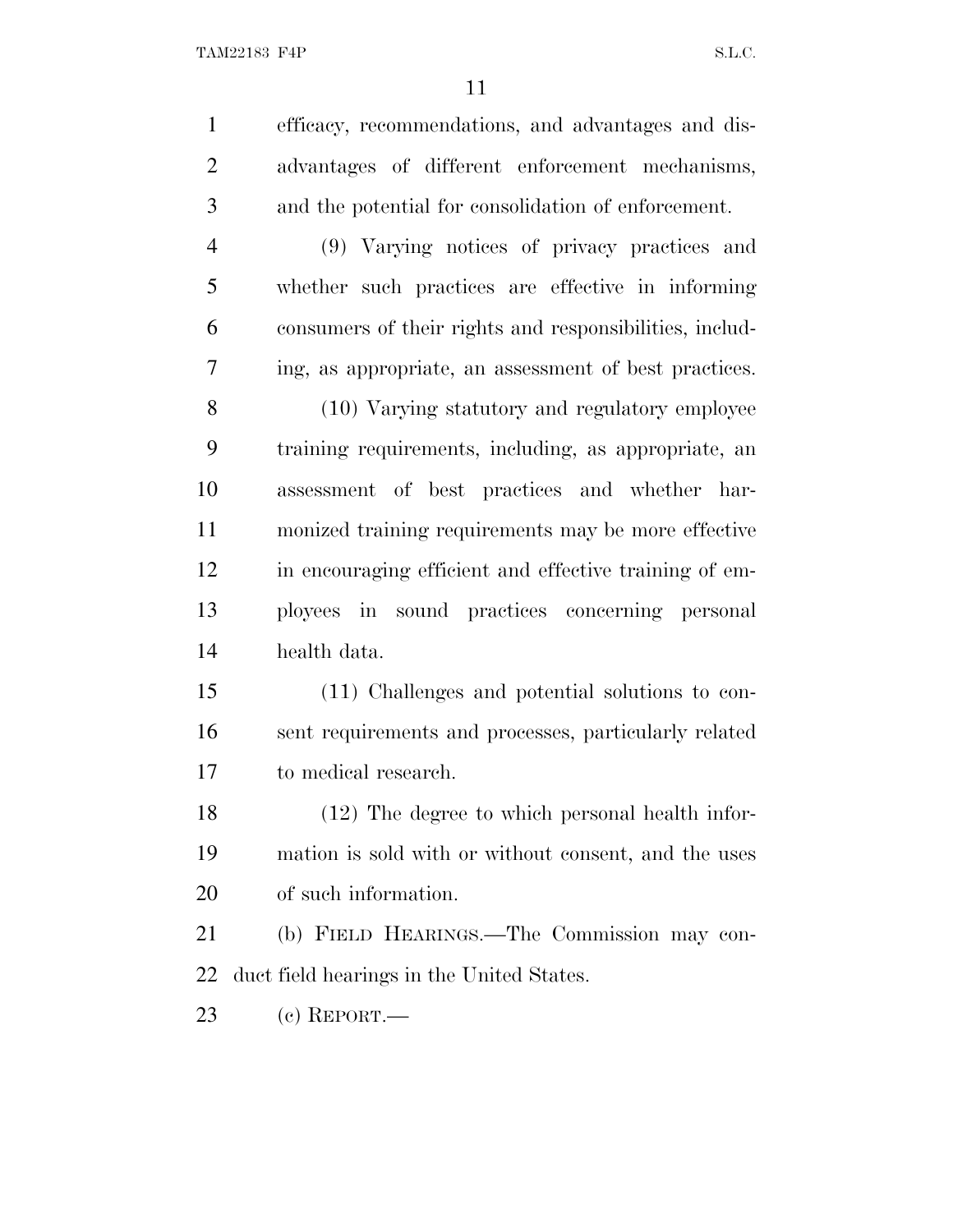| $\mathbf{1}$   | $(1)$ IN GENERAL.—Not later than 6 months           |
|----------------|-----------------------------------------------------|
| $\overline{2}$ | after the appointment of all members of the Com-    |
| 3              | mission-                                            |
| $\overline{4}$ | (A) a majority of the members of the Com-           |
| 5              | mission shall approve a report described in         |
| 6              | paragraph $(2)$ ; and                               |
| $\tau$         | (B) the Commission shall submit the ap-             |
| 8              | proved report to Congress and the President.        |
| 9              | (2) CONTENTS.—The report required under             |
| 10             | paragraph (1) shall include a detailed statement of |
| 11             | findings, conclusions, and recommendations, includ- |
| 12             | ing the following:                                  |
| 13             | (A) Findings from the study conducted by            |
| 14             | the Commission pursuant to section $4(a)$ , in-     |
| 15             | cluding potential threats posed to individual       |
| 16             | health privacy and to legitimate business and       |
| 17             | policy interests.                                   |
| 18             | (B) Analysis of purposes for which sharing          |
| 19             | of health information is appropriate and bene-      |
| 20             | ficial to consumers and the threat to health out-   |
| 21             | comes and costs if privacy rules are too strin-     |
| 22             | gent.                                               |
| 23             | (C) Analysis of the effectiveness of existing       |
| 24             | statutes, regulations, private sector self-regu-    |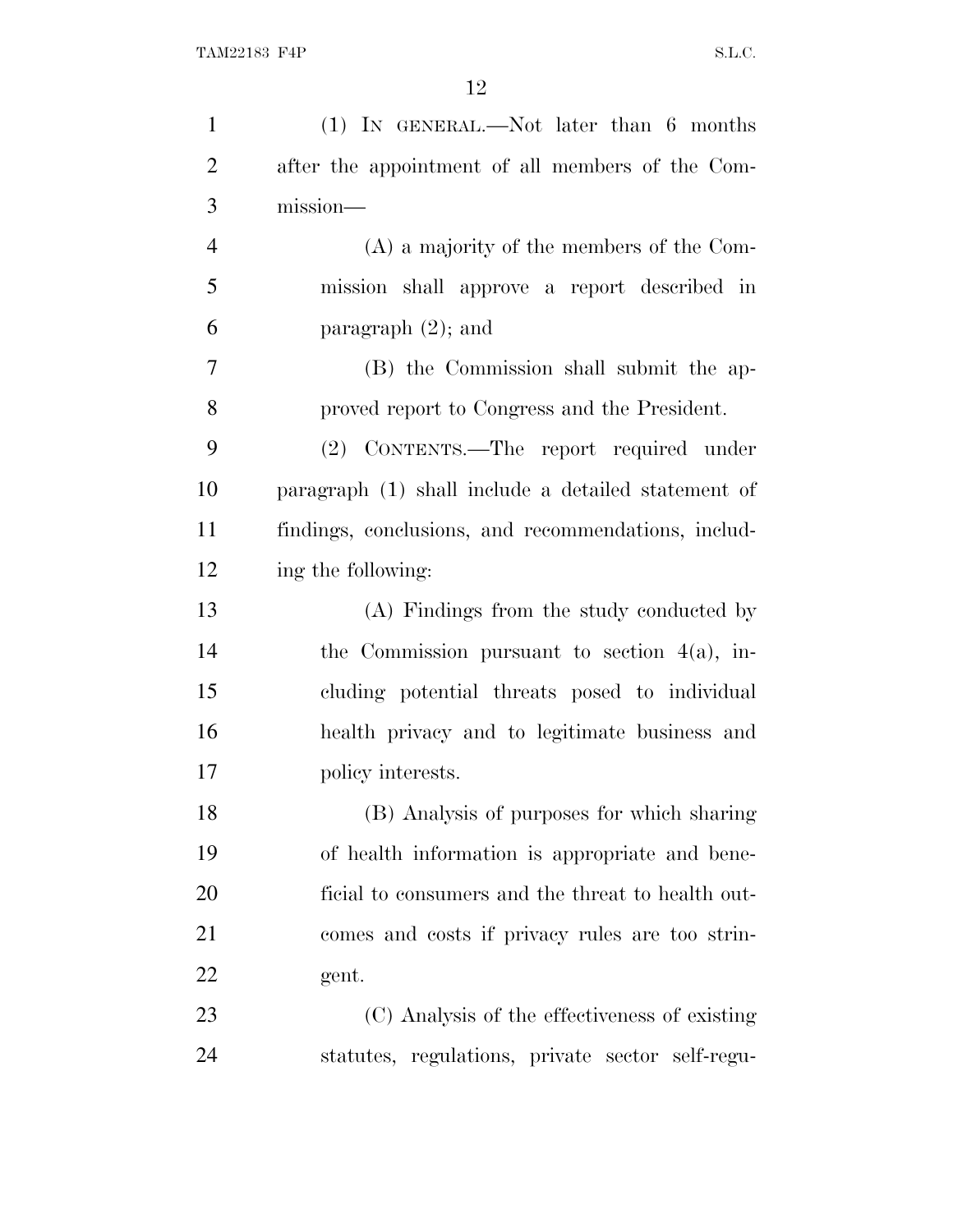latory efforts, technology advances, and market forces in protecting individual health privacy.

 (D) Recommendations on whether Federal legislation is necessary, and if so, specific sug- gestions on proposals to reform, streamline, harmonize, unify, or augment current laws and regulations relating to individual health privacy, including reforms or additions to existing law related to enforcement, preemption, consent, penalties for misuse, transparency, and notice 11 of privacy practices.

 (E) Analysis of whether additional regula- tions may impose costs or burdens, or cause un- intended consequences in other policy areas, such as security, law enforcement, medical re- search, health care cost containment, improved patient outcomes, public health, or critical in- frastructure protection, and whether such costs or burdens are justified by the additional regu- lations or benefits to privacy, including whether such benefits may be achieved through less on-erous means.

 (F) Cost analysis of legislative or regu-latory changes proposed in the report.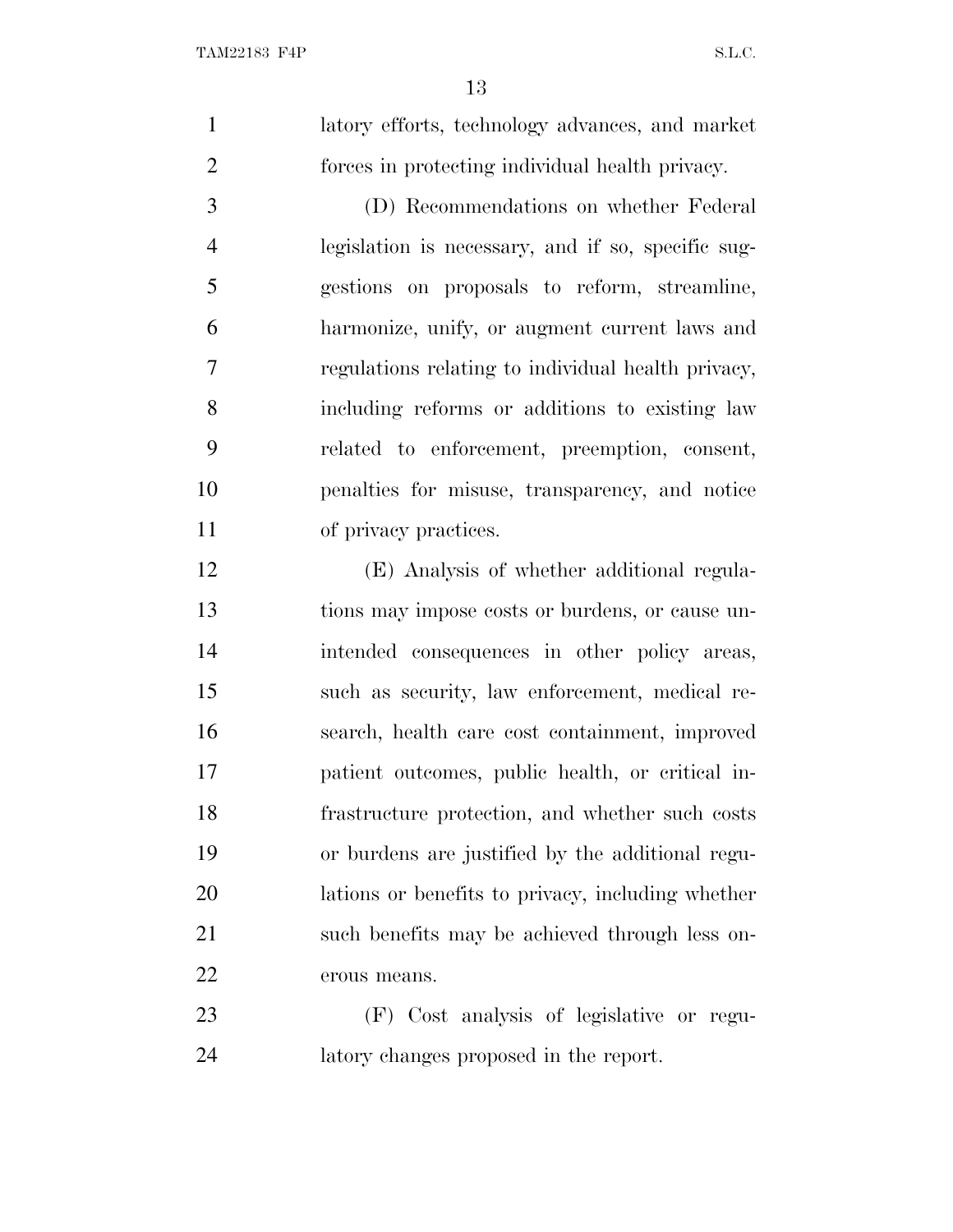(G) Recommendations on non-legislative solutions to individual health privacy concerns, including education, market-based measures, in- dustry best practices, and new technologies. (H) Review of the effectiveness and utility of third-party statements of privacy principles and private sector self-regulatory efforts, as well as third-party certification or accreditation programs meant to ensure compliance with pri- vacy requirements. (d) ADDITIONAL REPORT.—Together with the report under subsection (c), the Commission shall submit to Con- gress and the President any additional report of dissenting opinions or minority views by a member or members of the Commission. (e) INTERIM REPORT.—The Commission may submit to Congress and the President an interim report approved

by a majority of the members of the Commission.

## **SEC. 5. MEMBERSHIP.**

 (a) NUMBER AND APPOINTMENT.—The Commission shall—

 (1) be composed of 17 members to be appointed by the Comptroller General; and

 (2) reflect the views of health providers, ancil-lary health care workers, health care purchasers,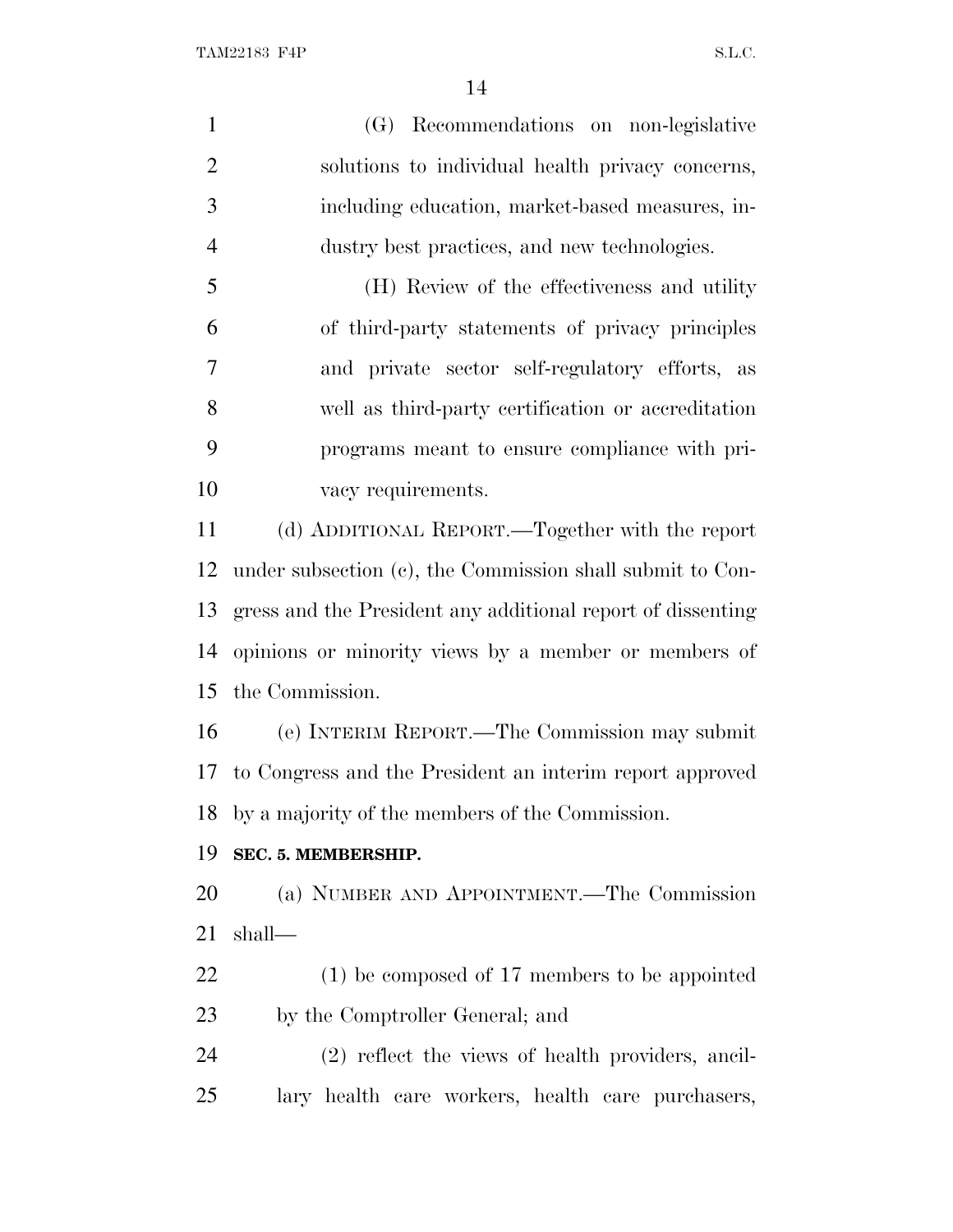health plans, health technology developers, research- ers, consumers , public health experts, civil liberties experts, genomics experts, educators, the consumer electronics industry, and relevant Federal agencies, and other entities as the Secretary of Health and Human Services determines appropriate.

 (b) TERMS.—Each member of the Commission shall be appointed for the life of the Commission.

 (c) VACANCIES.—A vacancy in the Commission shall be filled in the same manner in which the original appoint-ment was made.

 (d) COMPENSATION; TRAVEL EXPENSES.—Members of the Commission shall serve without pay, but shall re- ceive travel expenses, including per diem in lieu of subsist- ence, in accordance with sections 5702 and 5703 of title 5, United States Code.

 (e) QUORUM.—A majority of the members of the Commission shall constitute a quorum, but a lesser num-ber may hold hearings.

(f) MEETINGS.—

 (1) IN GENERAL.—The Commission shall meet at the call of the Chair or a majority of its members. 23 (2) INITIAL MEETING.—Not later than 60 days after the date of the enactment of this Act, the Commission shall hold its initial meeting.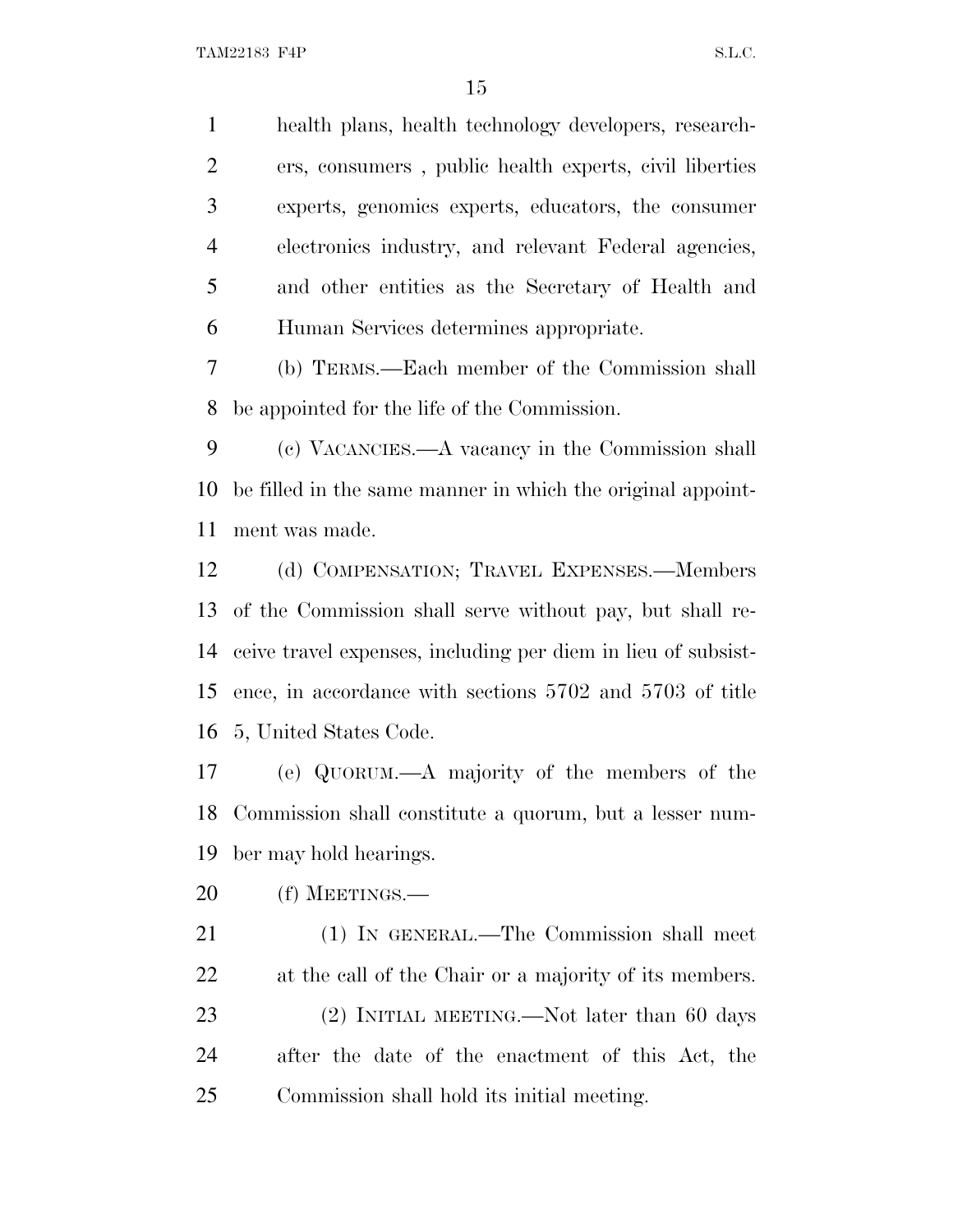TAM22183 F4P S.L.C.

 (3) VIRTUAL OR IN-PERSON MEETINGS.—Meet-ings may be held in person or virtually.

 (g) ETHICAL DISCLOSURE.—The Comptroller Gen- eral shall establish a system for public disclosure by mem- bers of the Commission of financial and other potential conflicts of interest relating to such members. Members of the Commission shall be treated as employees of Con- gress for purposes of applying title I of the Ethics in Gov-ernment Act of 1978 ((5 U.S.C. App.).

#### **SEC. 6. DIRECTOR; STAFF; EXPERTS AND CONSULTANTS.**

(a) DIRECTOR.—

 (1) IN GENERAL.—Not earlier than 45 days after the date of enactment of this Act, the Commis- sion shall appoint a Director of the Commissioner (referred to in this Act as the ''Director'') without regard to the provisions of title 5, United States Code, governing appointments to the competitive service.

 (2) PAY.—The Director shall be paid at the rate payable for level III of the Executive Schedule established under section 5314 of title 5, United States Code.

 (b) STAFF.—The Director may appoint staff as the Director determines appropriate.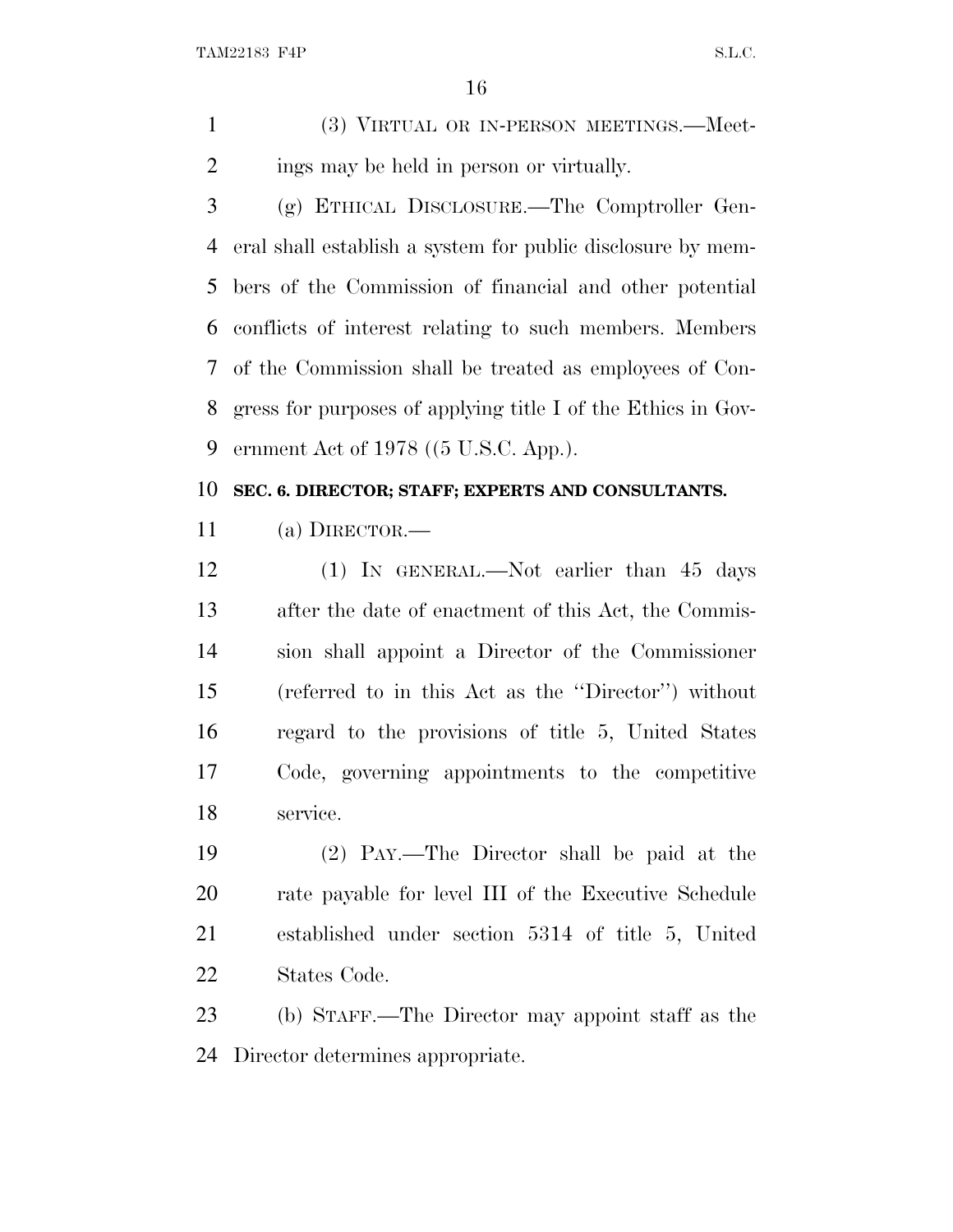(c) APPLICABILITY OF CERTAIN CIVIL SERVICE LAWS.—

 (1) IN GENERAL.—The staff of the Commission shall be appointed without regard to the provisions of title 5, United States Code, governing appoint-ments in the competitive service.

 (2) PAY.—The staff of the Commission shall be paid in accordance with the provisions of chapter 51 and subchapter III of chapter 53 of that title relat- ing to classification and General Schedule pay rates, but at rates not in excess of the maximum rate for grade GS–15 of the General Schedule under section 5332 of that title.

 (d) EXPERTS AND CONSULTANTS.—The Director may procure temporary and intermittent services under section 3109(b) of title 5, United States Code.

(e) STAFF OF FEDERAL AGENCIES.—

 (1) IN GENERAL.—Upon request of the Direc- tor, the head of any Federal department or agency may detail, on a reimbursable basis, any of the per- sonnel of that department or agency to the Commis-sion to assist it in carrying out this Act.

 (2) NOTIFICATION.—Before making a request under this subsection, the Director shall give notice of the request to each member of the Commission.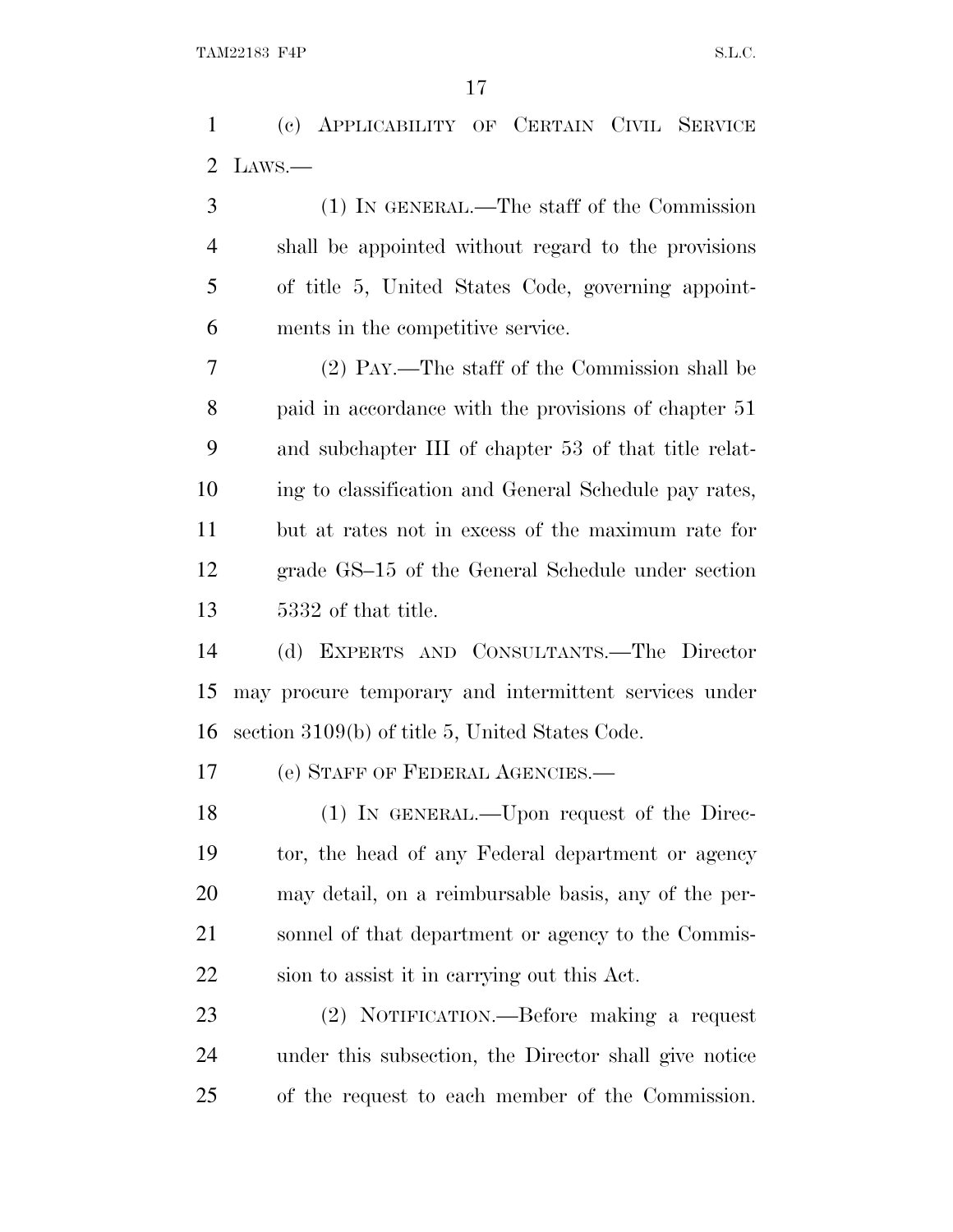#### **SEC. 7. POWERS OF COMMISSION.**

 (a) HEARINGS AND SESSIONS.—The Commission may, for the purpose of carrying out this Act, hold hear- ings, sit and act at times and places, take testimony, and receive evidence as the Commission considers appropriate. The Commission may administer oaths or affirmations to witnesses appearing before it.

 (b) POWERS OF MEMBERS AND AGENTS.—Any mem- ber or agent of the Commission may, if authorized by the Commission, take any action which the Commission is au-thorized to take by this section.

12 (c) OBTAINING OFFICIAL INFORMATION.—

 (1) IN GENERAL.—Except as provided in para- graph (2), if the Chair of the Commission submits a request to a Federal department or agency for in- formation necessary to enable the Commission to carry out this Act, the head of that department or agency shall furnish that information to the Com-mission.

 (2) EXCEPTION FOR NATIONAL SECURITY.—If the head of the department or agency determines that it is necessary to guard such information from disclosure to protect the national security interests of the United States, the head shall not furnish that information to the Commission.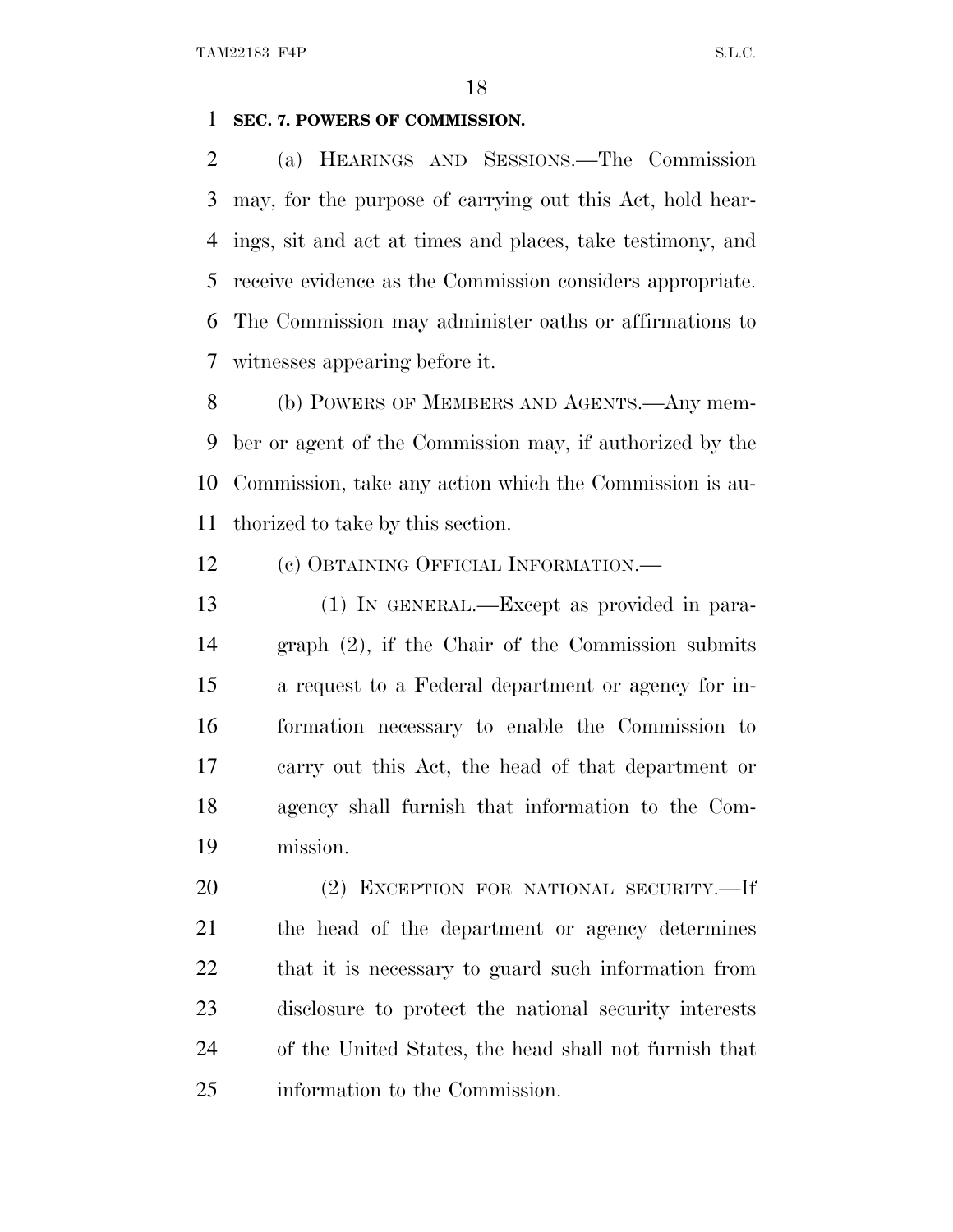(d) MAILS.—The Commission may use the United States mails in the same manner and under the same con- ditions as other departments and agencies of the United States.

 (e) ADMINISTRATIVE SUPPORT SERVICES.—Upon the request of the Director, the Administrator of General Services shall provide to the Commission, on a reimburs- able basis, the administrative support services necessary for the Commission to carry out this Act.

 (f) GIFTS AND DONATIONS.—The Commission may accept, use, and dispose of gifts or donations of services or property to carry out this Act, but only to the extent or in the amounts provided in advance in appropriation Acts.

 (g) CONTRACTS.—The Commission may contract with and compensate persons and government agencies for supplies and services, without regard to section 3709 of the Revised Statutes (41 U.S.C. 5).

(h) SUBPOENA POWER.—

 (1) IN GENERAL.—The Commission may issue subpoenas requiring the attendance and testimony of witnesses and the production of any evidence relat- ing to any matter that the Commission is empow- ered to investigate by section 4. The attendance of witnesses and the production of evidence may be re-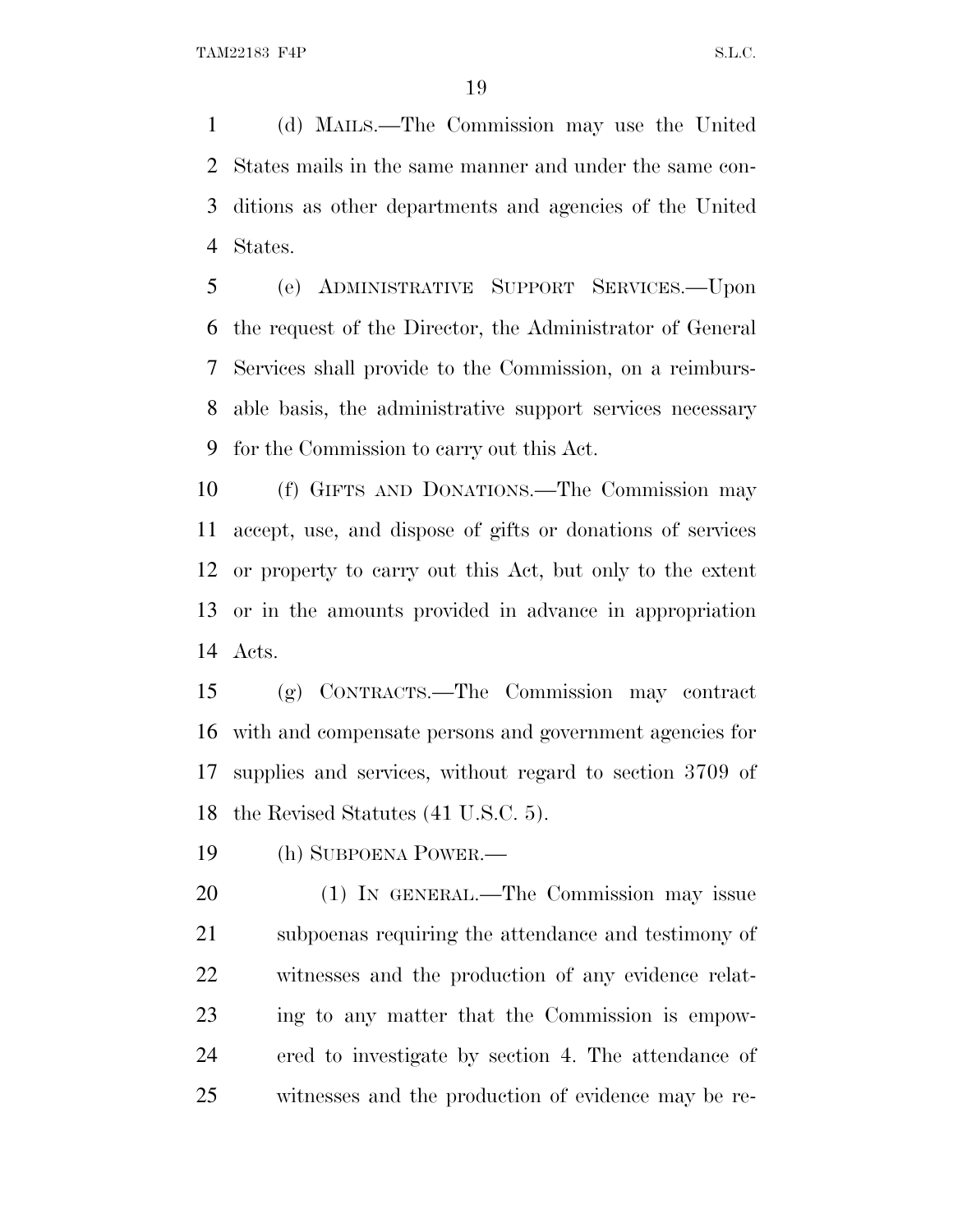quired by such subpoena from any place within the United States and at any specified place of hearing within the United States.

 (2) FAILURE TO OBEY A SUBPOENA.—If a per- son refuses to obey a subpoena issued under para- graph (1), the Commission may apply to a United States district court for an order requiring that per- son to appear before the Commission to give testi- mony, produce evidence, or both, relating to the matter under investigation. The application may be made within the judicial district where the hearing is conducted or where that person is found, resides, or transacts business. Any failure to obey the order of the court may be punished by the court as civil contempt.

 (3) SERVICE OF SUBPOENAS.—The subpoenas of the Commission shall be served in the manner provided for subpoenas issued by a United States district court under the Federal Rules of Civil Pro-cedure for the United States district courts.

 (4) SERVICE OF PROCESS.—All process of any court to which application is made under paragraph (2) may be served in the judicial district in which the person required to be served resides or may be found.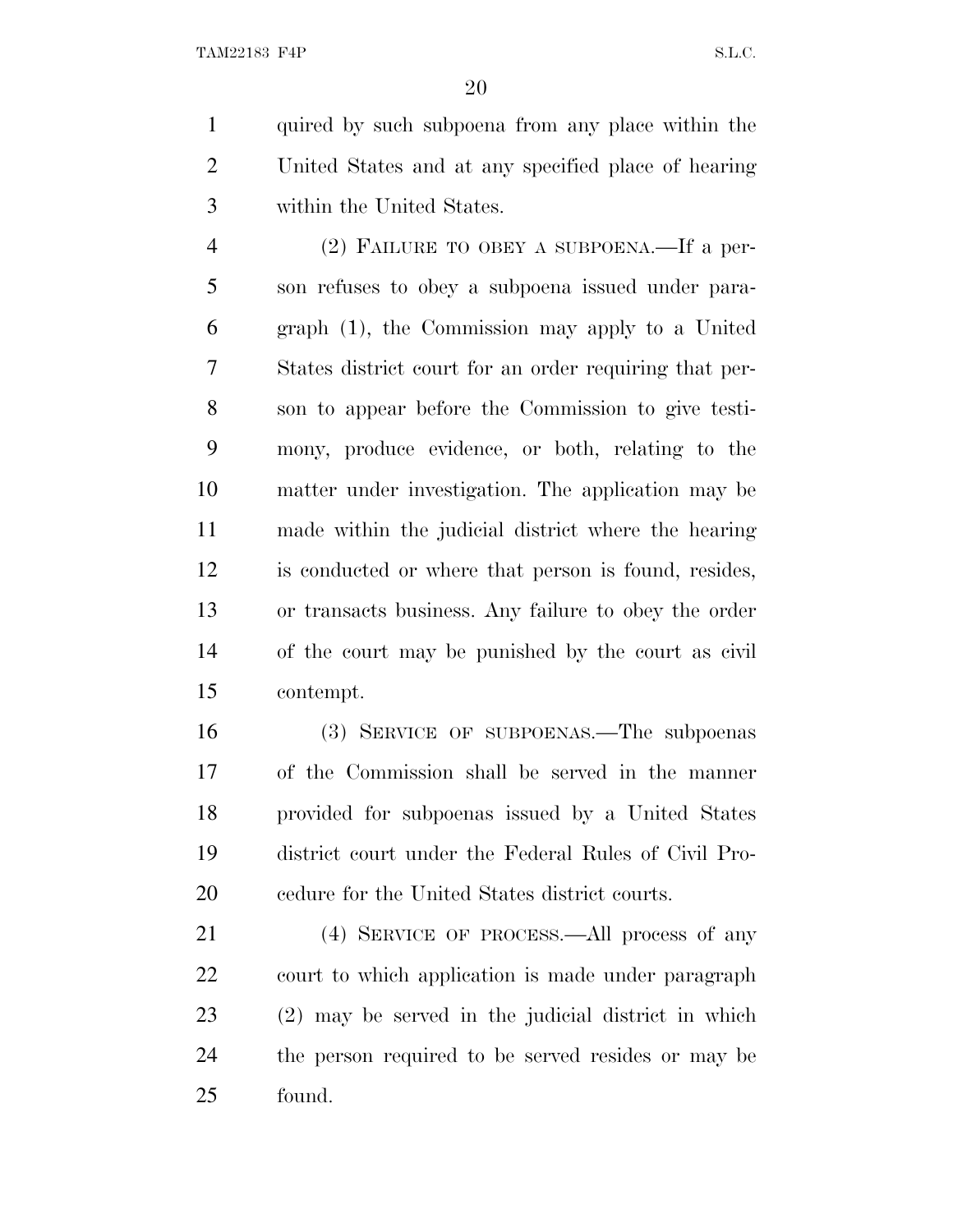#### **SEC. 8. TERMINATION.**

 The Commission shall terminate 30 days after sub-mitting a report under section 4(c).

### **SEC. 9. AUTHORIZATION OF APPROPRIATIONS.**

 (a) I<sup>N</sup> GENERAL.—There are authorized to be appro- priated to the Commission such sums as may be necessary to carry out this Act.

 (b) AVAILABILITY.—Any sums appropriated pursu- ant to the authorization in subsection (a) shall remain available until expended.

## **SEC. 10. BUDGET ACT COMPLIANCE.**

 Any new contract authority authorized by this Act shall be effective only to the extent or in the amounts pro-vided in advance in appropriation Acts.

## **SEC. 11. PRIVACY PROTECTIONS.**

 (a) DESTRUCTION OR RETURN OF INFORMATION RE- QUIRED.—Upon the conclusion of the matter or need for which individually identifiable information was disclosed to the Commission, the Commission shall either destroy the individually identifiable information or return it to the person or entity from which it was obtained, unless the individual that is the subject of the individually identifi-able information has authorized its disclosure.

24 (b) DISCLOSURE OF INFORMATION PROHIBITED. The Commission—